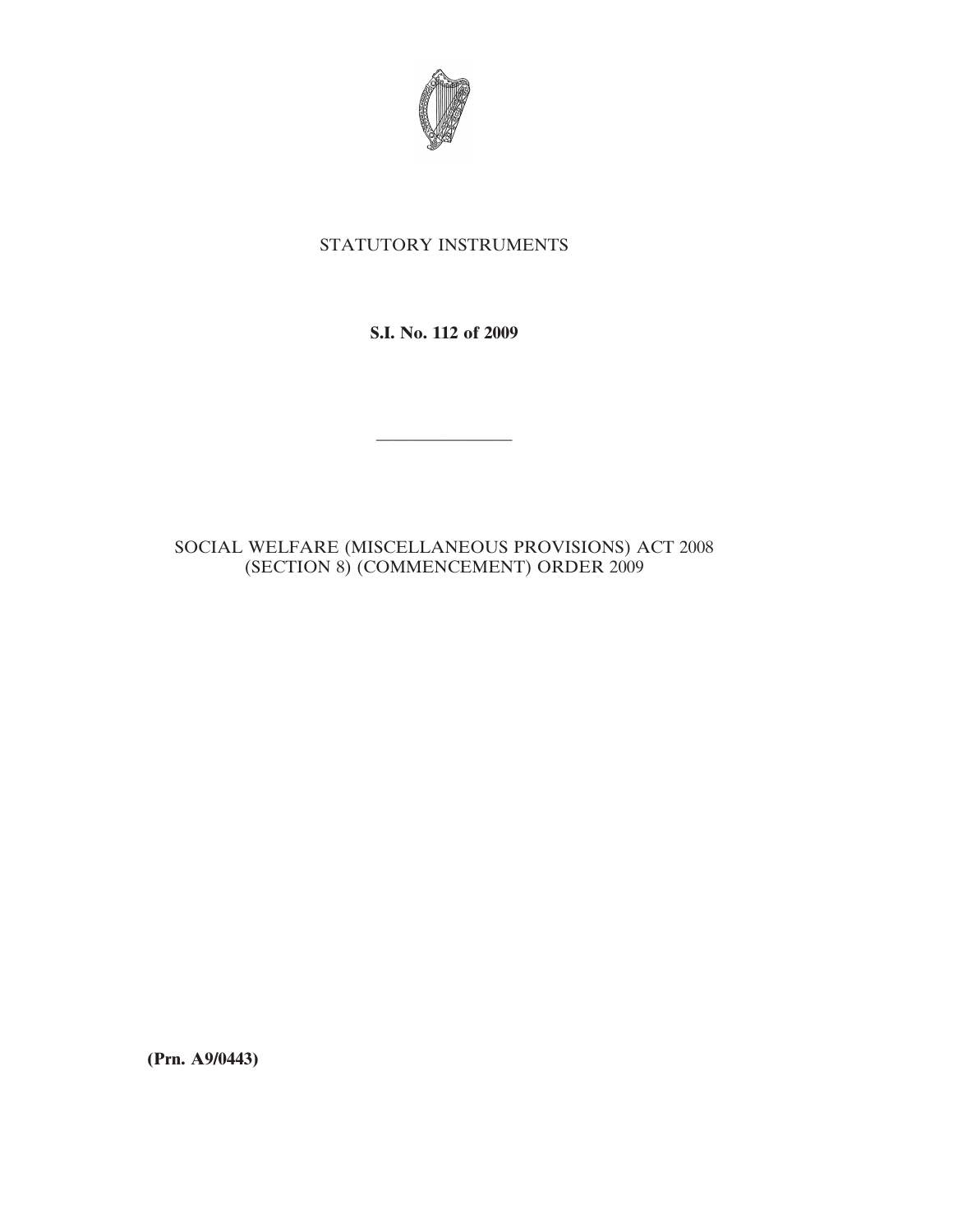## SOCIAL WELFARE (MISCELLANEOUS PROVISIONS) ACT 2008 (SECTION 8) (COMMENCEMENT) ORDER 2009

The Minister for Social and Family Affairs, in exercise of the powers conferred on her by Section 1(6) of the Social Welfare (Miscellaneous Provisions) Act 2008 (No. 22 of 2008), hereby orders as follows:

1. This Order may be cited as the Social Welfare (Miscellaneous Provisions) Act 2008 (Section 8) (Commencement) Order 2009.

2. The 1st day of January 2010 is appointed as the day on which section 8 of the Social Welfare (Miscellaneous Provisions) Act 2008 (No. 22 of 2008) comes into operation.



GIVEN under the Official Seal of the Minister for Social and Family Affairs, 26 March 2009

MARY HANAFIN. Minister for Social and Family Affairs.

*Notice of the making of this Statutory Instrument was published in "Iris Oifigiu´il" of* 3*rd April*, 2009.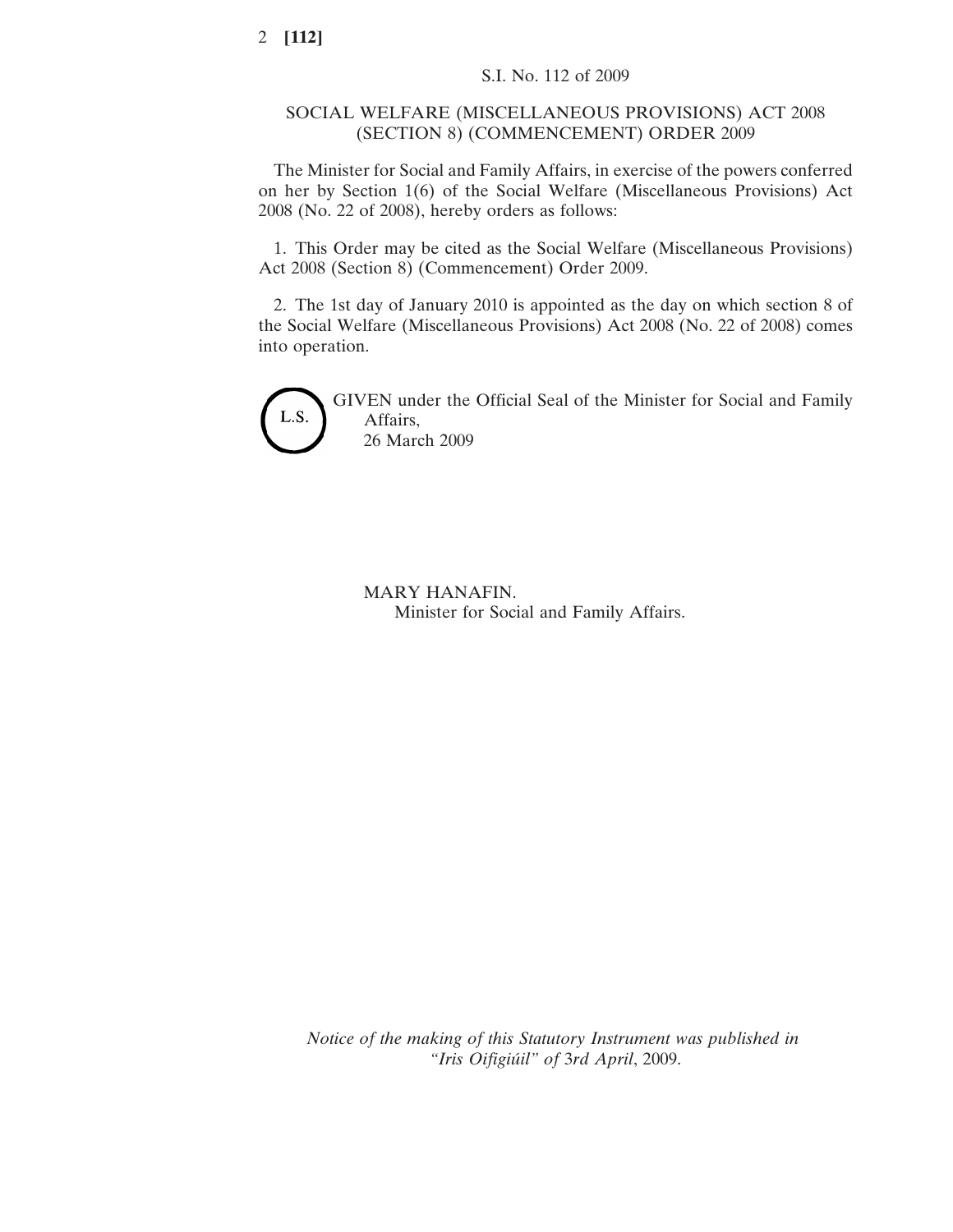## EXPLANATORY NOTE

*(This note is not part of the Instrument and does not purport to be a legal interpretation.)*

This Order provides for the commencement of Section 8 of the Social Welfare (Miscellaneous Provisions) Act 2008

Section 8 provides that income from dividends arising from stallion fees, stud greyhound fees and profits from the occupation of certain woodlands will be taken into account in estimating reckonable income for PRSI purposes. This amendment is necessary to disregard the provisions of Section 140 of the Tax Consolidation Act 1997 when estimating reckonable income for PRSI purposes.

This section comes into effect from 1 January 2010.